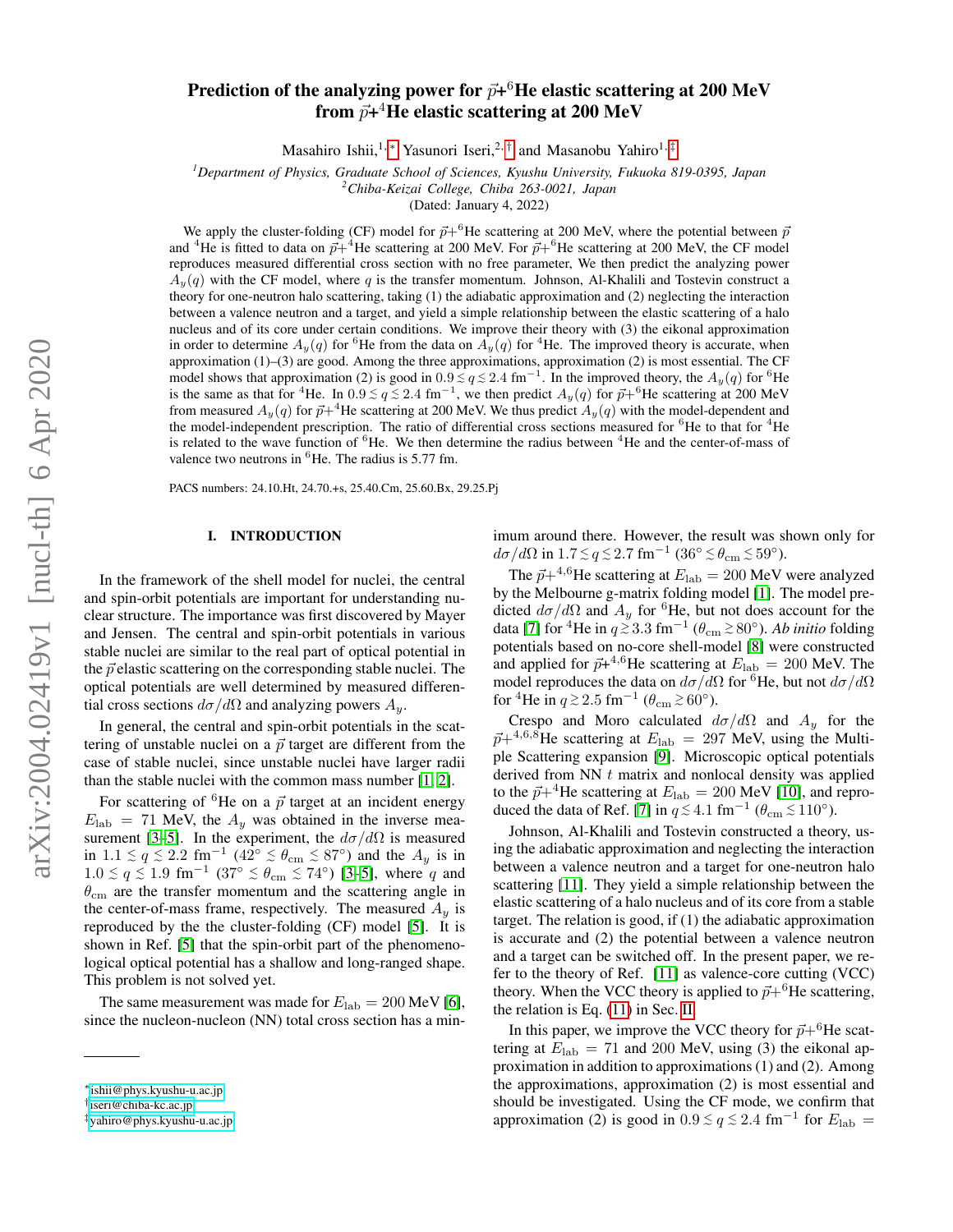

<span id="page-1-2"></span>FIG. 1: Two sets of coordinates in four-body model.

200 MeV, but good only in the vicinity of  $q = 0.9$  fm<sup>-1</sup> for  $E_{\rm lab} = 71$  MeV.

In the improved VCC theory, the  $A_y$  for <sup>6</sup>He is the same as that for <sup>4</sup>He. In  $0.9 \le q \le 2.4$  fm<sup>-1</sup>, we can predict  $A_y(q)$ for  $\vec{p}+^6$ He scattering at 200 MeV from  $A_y(q)$  measured for  $\vec{p}+4$ He scattering at 200 MeV without using any model. Since the ratio of  $d\sigma/d\Omega$  for <sup>6</sup>He to that for <sup>4</sup>He is related to the wave function of <sup>6</sup>He, we can determine the radius between <sup>6</sup>He and the center-of-mass of valence two neutrons from the ratio.

In order test to approximation (2), we use the CF model for  $\vec{p}+^{\text{o}}$ He scattering at 200 MeV, where the potential between  $\vec{p}$ and <sup>4</sup>He is fitted to data on  $\vec{p}+4$ He scattering at 200 MeV. The CF model reproduces the differential cross section for  $\vec{p}+^6\text{He}$ scattering with no free parameter. We then predict  $A_y$ .

The improved VCC theory and the results are shown in Sec. [II.](#page-1-1) The CF model is explained and its results are shown in Sec. [III.](#page-3-0) Section [IV](#page-5-0) is devoted to a summary.

#### <span id="page-1-1"></span>II. IMPROVED VCC THEORY AND ITS RESULTS

We start with the  $p+n_1+n_2+$ <sup>4</sup>He four-body model to consider the  $\vec{p}$  elastic scattering on <sup>6</sup>He at  $E_{\rm lab}$  =71 and 200 MeV; see Fig. [1](#page-1-2) for two coordinate sets of the four-body system. The total Hamiltonian of the scattering is

$$
H = -\frac{\hbar^2}{2\mu_6} \nabla_R^2 + U + H_6,
$$
\n
$$
U = U_{pn_1}(r_{pn_1}) + U_{pn_2}(r_{pn_2}) + U_{p\alpha}(r_{p\alpha}) + V_{p\alpha}^{\text{Coul}}(r_{p\alpha})
$$
\n(1)

where  $\mu_6$  is the reduce mass between  $\vec{p}$  and <sup>6</sup>He and the Hamiltonian  $H_6$  of <sup>6</sup>He is described by the  $n_1+n_2+^4$ He threebody model. The coordinates  $r_{p\gamma}$  for  $\gamma = n_1, n_2, \alpha$  are shown in Fig. [1](#page-1-2) (a). The  $U_{p\gamma}$  are the nuclear interaction between  $\vec{p}$ and  $\gamma$ .

The exact  $T$  - matrix of the elastic scattering is

$$
T = \langle e^{i\mathbf{k} \cdot \mathbf{R}} \Phi | U | \Psi \rangle \tag{3}
$$

for the total wave function  $\Psi$ , the incident momentum k. The ground state  $\Phi$  of <sup>6</sup>He has an energy  $\varepsilon_0$ .

Following Ref. [\[11\]](#page-6-9), we take the adiabatic approximation to the total wave function  $\Psi$  and neglect the interactions  $U_{pn_1}$ and  $U_{pn_2}$ . The resulting Hamiltonian is

$$
H_{AD} = -\frac{\hbar^2}{2\mu_6} \nabla_R^2 + U_{p\alpha}(r_{p\alpha}) + V_{p\alpha}^{\text{Coul}}(r_{p\alpha}) + \varepsilon_0, \quad (4)
$$

$$
= -\frac{\hbar^2}{2\mu_6} \nabla_{r_{p\alpha}}^2 + U_{p\alpha}(r_{p\alpha}) + V_{p\alpha}^{\text{Coul}}(r_{p\alpha}) + \varepsilon_0, \quad (5)
$$

where  $\nabla_R^2=\nabla_{r_{p\alpha}}^2$  as a result of the transform from  $\bm{R}$  to  $\bm{r}_{p\alpha}.$ The initial wave function of  $\Psi$  is

$$
e^{i\mathbf{k}\cdot\mathbf{R}}\Phi = e^{i\mathbf{k}\cdot(\mathbf{r}_{p\alpha}-\alpha_{vc}\zeta)}\Phi
$$
 (6)

with  $\alpha_{vc} = 2/(4+2) = 1/3$ . We then obtain

$$
T_{AD} = \langle e^{i\mathbf{k} \cdot \mathbf{R}} \Phi | U_{p\alpha} + V_{p\alpha}^{\text{Coul}} (r_{p\alpha}) | e^{-i\alpha_{vc}\mathbf{k} \cdot \zeta} \Phi \chi_{\mathbf{k}} (r_{p\alpha}) \rangle
$$
\n(7)

with the distorting wave function  $\chi_{\bm{k}}(\bm{r}_{p\alpha})$  defined by

$$
= \frac{\chi_{\mathbf{k}}(r_{p\alpha})}{E_{\text{cm}} - \frac{\hbar^2}{2\mu_6} \nabla_{\boldsymbol{r}_{p\alpha}}^2 + U_{p\alpha}(r_{p\alpha}) + V_{p\alpha}^{\text{Coul}}(r_{p\alpha}) + i\varepsilon} e^{i\mathbf{k} \cdot \boldsymbol{r}_{p\alpha}}
$$
(8)

with infinitesimally small  $\varepsilon$  and the incident energy  $E_{\text{cm}} =$  $\hbar^2 k^2/(2\mu_6)$  in the center of mass system. The  $\chi_{\bm{k}}(\bm{r}_{p\alpha})$  is the distorting wave function between  $\vec{p}$  and <sup>4</sup>He with the reduced mass  $\mu_6$ , and not the distorting wave function of the  $\vec{p}$ +<sup>4</sup>He elastic scattering with the same incident energy  $E_{\rm lab}$ , because the reduced mass  $\mu_6$  between  $\vec{p}$  and <sup>6</sup>He is different from the reduced mass  $\mu_4$  between  $\vec{p}$  and <sup>4</sup>He.

The  $T_{AD}$  becomes

<span id="page-1-3"></span>
$$
T_{AD} = F(\alpha_{vc}(\mathbf{k} - \mathbf{k}')) \langle e^{i\mathbf{k}' \cdot \mathbf{r}_{p\alpha}} | U_{p\alpha} + V_{p\alpha}^{\text{Coul}} | \chi_{\mathbf{k}}(\mathbf{r}_{p\alpha}) \rangle_{\mathbf{r}_{p\alpha}}(9)
$$

with the form factor

$$
F(\mathbf{Q}) \equiv F(\alpha_{vc}(\mathbf{k} - \mathbf{k}')) = \langle e^{i\alpha_{vc}(\mathbf{k} - \mathbf{k}') \cdot \zeta} | \Phi |^2 \rangle_{\zeta \zeta}
$$
 (10)

for  $\mathbf{Q} \equiv \alpha_{vc}(\mathbf{k} - \mathbf{k}') = \mathbf{q}/3$ .

Using Eq. [\(9\)](#page-1-3), we can get the differential cross section as

<span id="page-1-0"></span>
$$
\left(\frac{d\sigma}{d\Omega}\right)_{p+{}^{6}\text{He}} = |F(\mathbf{Q})|^{2} \left(\frac{d\sigma}{d\Omega}\right)_{p+{}^{4}\text{He}}^{\mu_{6}}.\tag{11}
$$

This equation was derived in Ref. [\[11\]](#page-6-9). In the right hand side of Eq. [\(11\)](#page-1-0), the part  $\left(\frac{d\sigma}{d\Omega}\right)_{n=1}^{\mu_6}$ is calculated theoreti-<br> $p+4$ He cally [\[11\]](#page-6-9).

Now we improve Eq. [\(11\)](#page-1-0) in order to determine  $|F(\mathbf{Q})|$ from experimental data on  $\vec{p}$  + <sup>4,6</sup>He scattering at the same  $E_{\rm lab}$ . The incident energy  $E_{\rm lab}$  in the laboratory system is determined by the velocity  $v$  as

$$
E_{\rm lab} = \frac{v^2 M_p}{2} \tag{12}
$$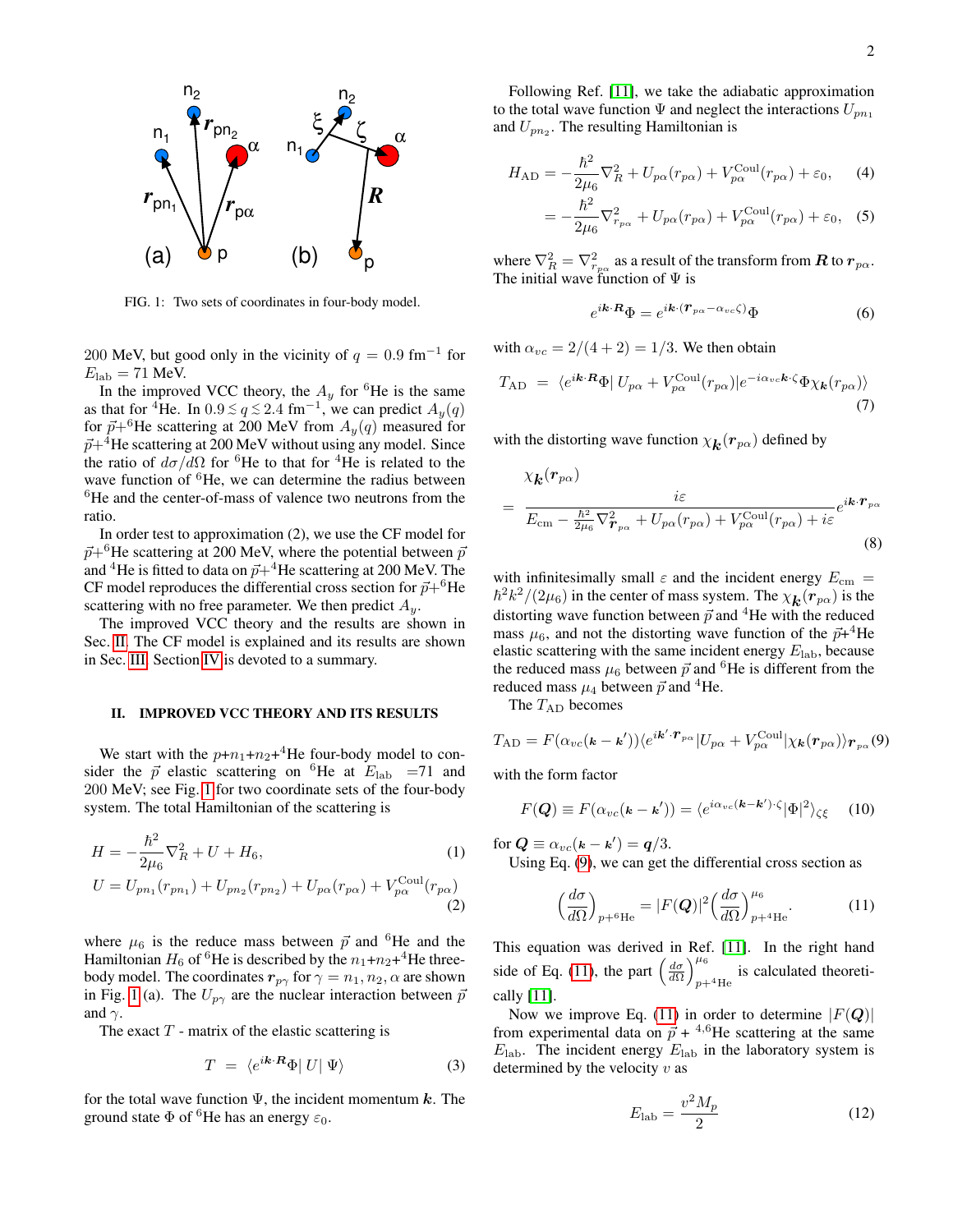for proton mass  $M_p$ . When we apply the eikonal approximation to the  $p+4$ He scattering, the scattering amplitude is

<span id="page-2-0"></span>
$$
f_{p\alpha} = \frac{i\mu_4 v}{2\pi\hbar} \int d\mathbf{b} \ e^{-i\mathbf{q} \cdot \mathbf{b}} (1 - e^{i\chi(\mathbf{b})}) \tag{13}
$$

with

<span id="page-2-1"></span>
$$
\chi(\boldsymbol{b}) = -\frac{1}{\hbar v} \int_{-\infty}^{\infty} dz \left[ U_{p\alpha}(z, \boldsymbol{b}) + V_{p\alpha}^{\text{Coul}}(z, \boldsymbol{b}) \right] (14)
$$

for  $r_{p\alpha} = (b, z)$ . The differential cross section is thus determined by  $v$ , i.e.,  $E_{lab}$ . We then obtain

<span id="page-2-2"></span>
$$
\left(\frac{d\sigma}{d\Omega}\right)_{p+^6\text{He}}^{E_{\text{lab}}} = |F(\mathbf{Q})|^2 \left(\frac{d\sigma}{d\Omega}\right)_{p+^4\text{He}}^{E_{\text{lab}}} \left(\frac{\mu_6}{\mu_4}\right)^2. \tag{15}
$$

from Eqs.  $(13)-(14)$  $(13)-(14)$  $(13)-(14)$ . The equation  $(15)$  allows us to determine  $|F(Q)|$  from two differential cross sections measured for  $\vec{p}$  + <sup>4</sup>He and  $\vec{p}$  + <sup>6</sup>He scattering at a common  $E_{\rm lab}$ .

When  $p$  is polarized, the factor  $(|F(\bm{Q})|\mu_6/\mu_4)^2$  is common between the cross section for incident proton having up-spin and that for proton having down-spin. This means that the vector analyzing  $A_y(q)$  for  $\vec{p}$  + <sup>6</sup>He scattering is the same as  $A_y(q)$  for  $\vec{p}$ + <sup>4</sup>He in the improved VCC theory.

The relation [\(15\)](#page-2-2) between  $\left(\frac{d\sigma}{d\Omega}\right)_{\pi=6}^{E_{\text{lab}}}$  $E_{\rm lab}$  and  $\left(\frac{d\sigma}{d\Omega}\right)_{p+4}^{E_{\rm lab}}$  $p+4$ He is good, when the eikonal and adiabatic approximations are good and  $U_{pn_1} = U_{pn_2} = 0$ . It is shown in Ref. [\[16\]](#page-7-0) that the eikonal and adiabatic approximations are good for a few hundred MeV. The approximation  $U_{pn_1} = U_{pn_2} = 0$  is good in  $0.9 \le q \le 2.4$  fm<sup>−1</sup> for 200 MeV as shown in Sec. [III B,](#page-4-0) but good only near  $q = 0.9$  fm<sup>-1</sup> for 71 MeV as mentioned in Sec. [III C.](#page-4-1)

# A. Determination of  $|F|$  from measured differential cross sections for  $\vec{p}$  + <sup>4,6</sup>He scattering

Using Eq. [\(15\)](#page-2-2), we can determine  $|F(Q)|$  from experimental data on the cross sections of  $p+$ <sup>4,6</sup>He scattering at the same  $E_{\rm lab}$ , when the most essential condition  $U_{pn_1} = U_{pn_2} = 0$  is good and the angular momentum between  $n_1$  and  $n_2$  is zero.

As for  $E_{\rm lab} = 200$  MeV, the data are available in Ref. [\[7\]](#page-6-5) for <sup>4</sup>He and in Ref. [\[6\]](#page-6-4) for <sup>6</sup>He. As for  $E_{\text{lab}} = 71$  MeV, the data are available in Refs.  $[5, 17]$  $[5, 17]$  for <sup>6</sup>He, but not for <sup>4</sup>He. We then take the data [\[18\]](#page-7-2) on  $\vec{p}$  + <sup>4</sup>He scattering at  $E_{\text{lab}} = 72$  MeV. The resulting  $|F(Q)|$  is smooth, as shown in Fig. [2.](#page-2-3) The approximation  $U_{pn_1} = U_{pn_2} = 0$  is good in  $0.9 \lesssim q \lesssim 2.4$  fm<sup>-1</sup> for 200 MeV as shown in Sec. [III B,](#page-4-0) but good only in the vicinity of  $q = 0.9$  fm<sup>-1</sup> for 71 MeV as men-tioned in [III C.](#page-4-1) In Fig. [2,](#page-2-3) the resulting  $|F(Q)|$  is thus reliable in 0.3 ≤  $Q$  ≤ 0.8 fm<sup>-1</sup>. ( $\frac{\langle x \rangle}{\langle x \rangle} \int_{x=0}^{\infty} \frac{dx}{dx} = E(Q)t^2 \left(\frac{dx}{dx}\right)^2$ . (15)<br>
(i.e.,  $\frac{\langle y \rangle}{\langle x \rangle} \int_{x=0}^{\infty} \frac{dx}{dx} = E(Q)t^2 \left(\frac{dx}{dx}\right)^2$ . (15)<br>
from Genergian to The present of  $\langle x \rangle$  and  $\langle x \rangle$  and  $\langle x \rangle$  and  $\langle x \rangle$  and  $\langle x \rangle$  an

The Fourier transform  $|F(\zeta)|$  of  $|F(Q)|$  is a function of  $\zeta$ . We then assume that the potential between <sup>4</sup>He and the center-of-mass of  $n_1$  and  $n_2$  is a one-range Gauss function  $V(\zeta)$ , and can obtain  $|F(Q)|$  by solving Schrodinger equation with the potential. The solid line denotes a result of  $V(\zeta) = -25 \exp[-(\zeta/1.41)^2]$ , and reproduces the experimental  $|F(Q)|$  for 200 MeV. The resulting radius between <sup>4</sup>He and the center-of-mass of  $n_1$  and  $n_2$  is 5.77 fm. The



<span id="page-2-3"></span>FIG. 2:  $Q$  dependence of  $|F|$ . The solid (open) circles are the result determined from the experimental data at 71 (200) MeV. The solid line is a result of  $V(\zeta) = -25 \exp[-(\zeta/1.41)^2]$ . Experimental data are taken from Refs. [\[5,](#page-6-3) [17,](#page-7-1) [18\]](#page-7-2) for 71 MeV and Refs. [\[6,](#page-6-4) [7\]](#page-6-5) for 200 MeV.

# B. Model independent prediction on  $A_y$  for  $\vec{p}$  +  $^{4,6}$ He scattering at 200 MeV

When p is polarized, the factor  $|F(\alpha_{vc}(\mathbf{k} - \mathbf{k}'))| \mu_6 / \mu_4$  is common between the cross section for incident proton having up-spin and that for proton having down-spin. This means that the vector analyzing  $A_y(q)$  for  $\vec{p}$  + <sup>6</sup>He scattering is the same as  $A_y(q)$  for  $\vec{p}$ + <sup>4</sup>He, when the condition  $U_{pn_1} = U_{pn_2} = 0$ is good. As mentioned later in Sec. [III B,](#page-4-0) the condition is well satisfied in  $0.9 \le q \le 2.4$  fm<sup>-1</sup>.

We make a model-independent prediction on  $A_y(q)$  for <sup>6</sup>He, assuming that the  $A_y(q)$  for <sup>6</sup>He is the same as the measured  $A_y(q)$  of Ref. [\[7\]](#page-6-5) for <sup>4</sup>He. The predicted  $A_y(q)$  can be transformed into  $A_y(\theta)$ .

Figure [3](#page-3-1) shows the predicted  $A_y(\theta)$  for <sup>6</sup>He. The predicted  $A_y(\theta)$  is reliable in  $20^{\circ} \lesssim \theta_{\rm cm} \lesssim 55^{\circ} (0.9 \lesssim q \lesssim 2.4 \; \rm fm^{-1})$ . The reliable prediction in  $20^{\circ} \lesssim \theta_{\rm cm} \lesssim 55^{\circ}$  are denoted by closed e e circles. It should be noted that our prediction shown by open circles are not good.

# C.  $A_u$  for 71 MeV

Figure [4](#page-3-2) shows q dependence of  $A_y$  measured for  $\vec{p}$ +<sup>4</sup>He scattering at  $E_{\rm lab}$  = 72 MeV and that for  $\vec{p}+^6$ He scattering at  $E_{\text{lab}} = 71$  MeV. The  $A_y$  for <sup>6</sup>He is close to that for <sup>4</sup>He, except for a data at  $q = 1.71$  fm<sup>-1</sup>. The property can be analyzed quantitatively by the Jensen-Shannon (JS) divergence [\[21\]](#page-7-3). We show the analysis in Appendix [A,](#page-6-10) since the analysis is new but has recently been used by LIGO Scientific and Virgo Collaborations [\[22\]](#page-7-4).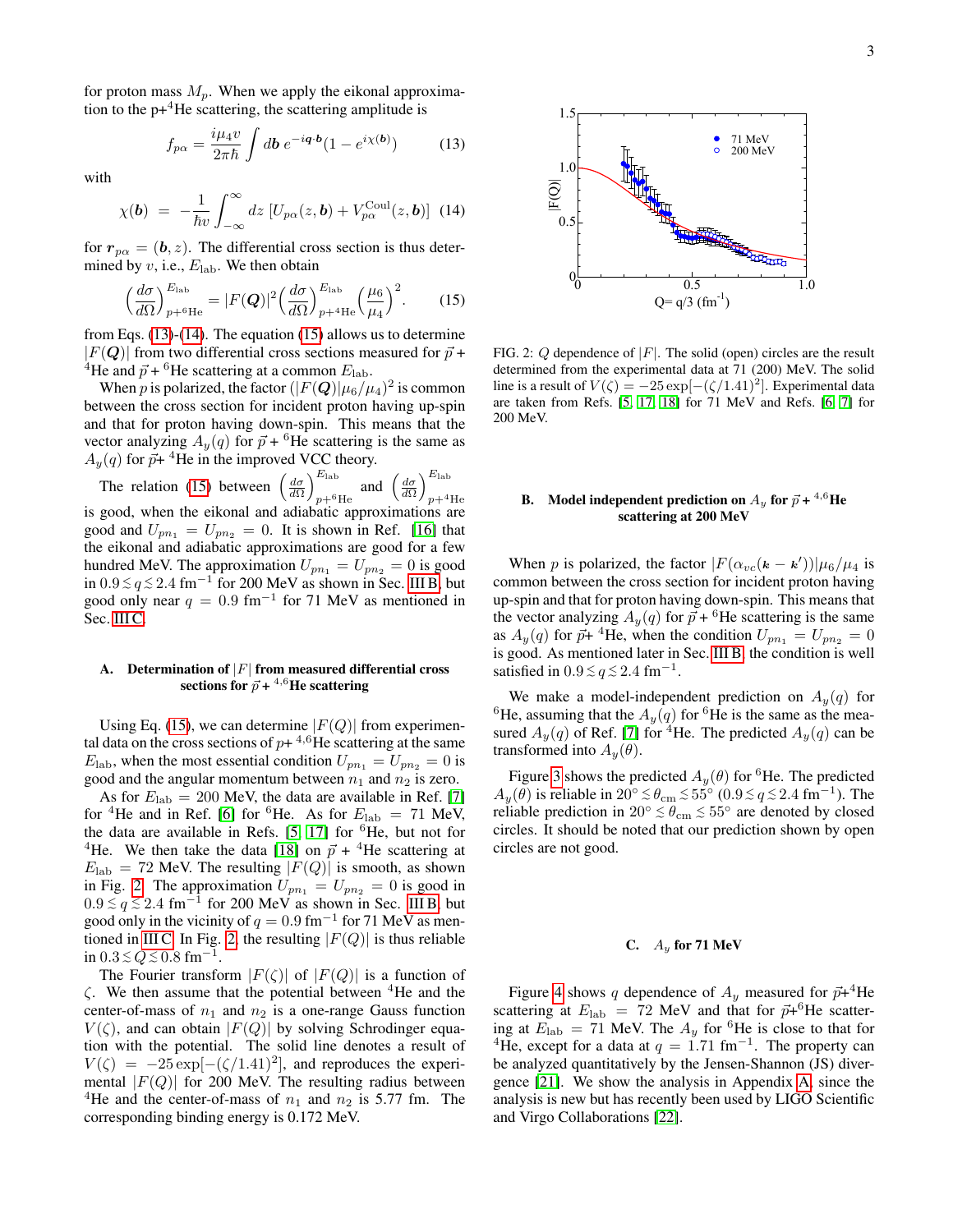

<span id="page-3-1"></span>FIG. 3:  $\theta$  dependence of predicted  $A_y$  for  $\vec{p}$ + <sup>6</sup>He scattering at 200 MeV See the text for closed and open circles.



<span id="page-3-2"></span>FIG. 4: q dependence of measured  $A_y$  (closed circles) for  $\vec{p}$ + <sup>4</sup>He scattering at  $E_{\text{lab}} = 72 \text{ MeV}$  and measured  $A_y$  (open circles) for  $\vec{p}$ <sup>+6</sup>He scattering at  $E_{\rm lab} = 71$  MeV. Data are taken from Ref. [\[5\]](#page-6-3) for  ${}^{6}$ He and Ref. [\[18\]](#page-7-2) for  ${}^{4}$ He.

#### <span id="page-3-0"></span>III. CLUSTER-FOLDING MODEL

We consider the cluster folding (CF) model for the  $\vec{p}$  elastic scattering from <sup>6</sup>He at  $E_{\text{lab}} = 200$  MeV. In addition, we recalculate the  $\vec{p}$  elastic scattering from <sup>6</sup>He at  $E_{\rm lab} = 71$  MeV in order to obtain the F.

Following Ref. [\[5\]](#page-6-3), we derive the nuclear potential  $U_{CF}(R)$ between  $\vec{p}$  and <sup>6</sup>He with the <sup>6</sup>He density [\[19,](#page-7-5) [20\]](#page-7-6) obtained by αnn OCM:

$$
U_{\text{CF}}(R) = \int U_{pn_1} \rho_n^{\text{CF}}(r_1) dr_1 + \int U_{pn_2} \rho_n^{\text{CF}}(r_2) dr_2
$$

$$
+ \int U_{p\alpha} \rho_\alpha^{\text{CF}}(r_\alpha) dr_\alpha, \qquad (16)
$$

with

$$
U_{pn_1} = U_{pn}^0(r_{pn_1}) + U_{pn}^{\text{LS}}(r_{pn_1})\ell_{pn_1} \cdot (\sigma_p + \sigma_{n_1}), \quad (17)
$$

$$
U_{pn_2} = U_{pn}^0(r_{pn_2}) + U_{pn}^{\text{LS}}(r_{pn_2})\ell_{pn_2} \cdot (\sigma_p + \sigma_{n_2}), \quad (18)
$$

$$
U_{p\alpha} = U_{p\alpha}^{0}(r_{p\alpha}) + U_{p\alpha}^{\text{LS}}(r_{p\alpha})\ell_{p\alpha} \cdot \boldsymbol{\sigma}_{p} , \qquad (19)
$$

where the coordinates  $r_1$ ,  $r_2$  and  $r_\alpha$  are the position vectors of  $n_1$ ,  $n_2$ , and the alpha core from the center of mass of <sup>6</sup>He, respectively, and  $\rho_n^{\rm CF}$  and  $\rho_\alpha^{\rm CF}$  are the neutron and  $\alpha$  densities, respectively.

We can rewrite the  $U_{CF}(R)$  into

$$
U_{\rm CF} = U_0^{\rm CF}(R) + U_{\rm LS}^{\rm CF}(R) \mathbf{L} \cdot \boldsymbol{\sigma}_p , \qquad (20)
$$

with the central part

$$
U_0^{\text{CF}}(R) = 2 \int U_{pn}^0(|\mathbf{r}_1 - \mathbf{R}|) \rho_n^{\text{CF}}(\mathbf{r}_1) d\mathbf{r}_1
$$

$$
+ \int U_{p\alpha}^0(|\mathbf{r}_{\alpha} - \mathbf{R}|) \rho_\alpha^{\text{CF}}(\mathbf{r}_{\alpha}) d\mathbf{r}_{\alpha}
$$
(21)

and the spin-orbit part

<span id="page-3-3"></span>
$$
U_{\text{LS}}^{\text{CF}}(R) = \frac{1}{3} \int U_{pn}^{\text{LS}}(|\mathbf{r}_{1} - \mathbf{R}|) \left\{ 1 - \frac{\mathbf{r}_{1} \cdot \mathbf{R}}{R^{2}} \right\} \rho_{n}^{\text{CF}}(\mathbf{r}_{1}) d\mathbf{r}_{1} + \frac{2}{3} \int U_{p\alpha}^{\text{LS}}(|\mathbf{r}_{\alpha} - \mathbf{R}|) \left\{ 1 - \frac{\mathbf{r}_{\alpha} \cdot \mathbf{R}}{R^{2}} \right\} \rho_{\alpha}^{\text{CF}}(\mathbf{r}_{\alpha}) d\mathbf{r}_{\alpha}.
$$
\n(22)

In the derivation of Eq.  $(22)$ , the following points have been used; (I) the internal momenta of  ${}^{4}$ He and their expectation values are effectively zero for a spherically symmetric nucleus, and  $(II)$  the internal coordinates contribute to  $L$  by its component along the  $R$  direction. Eventually we have used

$$
\ell_{p\gamma} = C_{\gamma} L \left( 1 - \frac{r_{\gamma} \cdot R}{R^2} \right) \tag{23}
$$

with  $C_{\gamma} = 1/6$  for  $\gamma = n_1, n_2$  and  $C_{\gamma} = 2/3$  for  $\gamma = \alpha$ .

The  $U_{p\alpha}$  is the optical potential (OP), and  $U_{p n_1}$  and  $U_{p n_1}$ are the CEG [\[12](#page-6-11)[–14\]](#page-6-12). The  $g$  matrix, derived from the Hamada-Johnston potential [\[15\]](#page-7-7), is successful in reproducing the data on  $\vec{p}$  elastic scattering from many nuclei in a wide range of incident energies,  $E_{\rm lab} = 20{\text -}200$  MeV [\[12](#page-6-11)[–14\]](#page-6-12). For  $\vec{p}$  + <sup>6</sup>He elastic scattering at 71 MeV, the CF model well reproduces the data on differential cross sections and  $A_y$  [\[5\]](#page-6-3).

# A. Potential fitting of  $\vec{p}+^4$ He scattering and results of CF model  $\vec{p+}^6\mathbf{He}$  scattering

We now fit the OP potential  $U_{p\alpha}$  to data [\[7\]](#page-6-5) for  $\vec{p}+^4$ He scattering at  $E_{\rm lab} = 200$  MeV with a Woods-Saxon form:

$$
U_{p\alpha} = -V_0 f_r(r_{p\alpha}) - i W_0 f_i(r_{p\alpha})
$$
  
+  $4i a_{id} W_{id} \frac{d}{dr_{p\alpha}} f_{id}(r_{p\alpha})$   
+  $V_s \frac{2}{r_{p\alpha}} \frac{d}{dR} f_s(r_{p\alpha}) \ell_{p\alpha} \cdot \sigma_p$  (24)

with

$$
f_x(r_{p\alpha}) = \left[1 + \exp\left(\frac{r_{p\alpha} - r_x A^{1/3}}{a_x}\right)\right]^{-1} \quad (25)
$$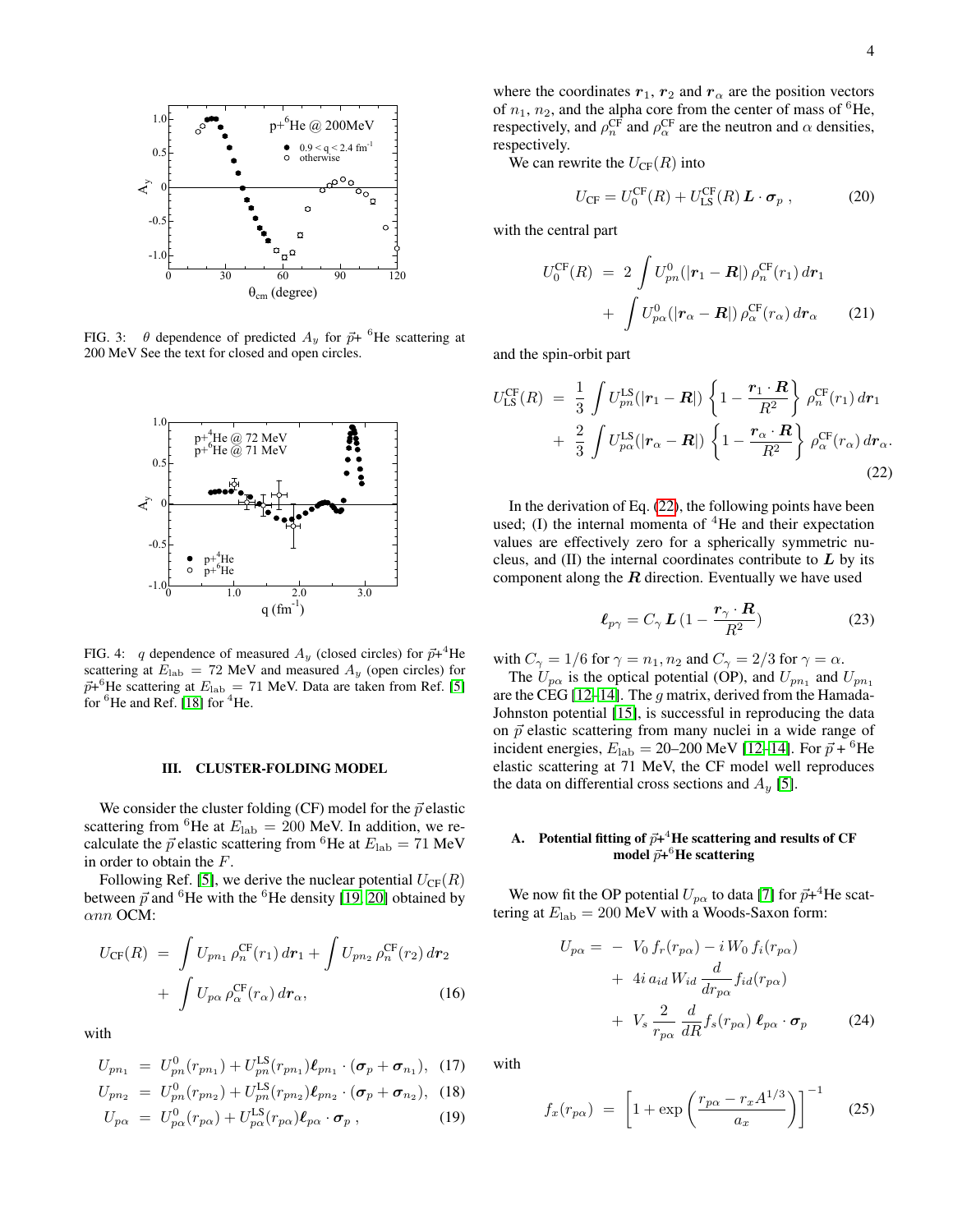for  $x = r, i, id, s$ , where  $\sigma_p$  stands for the Pauli spin operator of an incident proton. The Coulomb potential between the proton and  ${}^{4}$ He ( ${}^{6}$ He) is obtained from the uniformly charged sphere with the radius  $1.4A^{1/3}$ , where  $A = 4$  for <sup>4</sup>He and  $A = 6$  for <sup>6</sup>He.

The best-fit potential parameters are obtained by minimizing the  $\chi^2$  values of  $d\sigma/d\Omega$  and  $A_y$ . The resulting parameter set is tabulated in Table [I,](#page-5-1) together with the case of  $E_{\rm lab} = 72$  MeV of Ref. [\[5\]](#page-6-3).

First of all, we briefly shows results of the OP and the CF model in Fig. [5.](#page-4-2) The left panel shows that our fitting is good for  $\vec{p}$ +<sup>4</sup>He scattering at  $E_{\rm lab}$  = 200 MeV. The right panel indicates that the CF model reproduces  $\vec{p}+{}^6\textrm{He}$  scattering at  $E_{\text{lab}} = 200 \text{ MeV}$  and that the condition  $U_{pn_1} = U_{pn_2} = 0$  is good for  $d\sigma/d\Omega$  and  $A_y$  in  $\theta_{\rm cm} \lesssim 52^{\circ}$ . Now we predict  $A_y$  for  $\vec{p}$ +<sup>6</sup>He scattering at  $E_{\rm lab} = 200$  MeV, using the CF model.

Further analyses based on the improved VCC theory are made below by using q instead of  $\theta_{cm}$ .



<span id="page-4-2"></span>FIG. 5:  $\theta_{\rm cm}$  dependence of  $d\sigma/d\Omega$  and  $A_y$  for  $\vec{p}+^{4,6}$ He scattering at  $E_{\rm lab} = 200$  MeV. In left panel, the solid line is a result of our fitting based on the optical potential model (OPM). In the right panel, the solid and dashed lines denote results of CF model (CFM) with and without  $U_{pn_1}$  and  $U_{pn_2}$ , respectively. Experimental data are taken from Ref. [\[7\]](#page-6-5) for  ${}^{4}$ He and Ref [\[6\]](#page-6-4) for  ${}^{6}$ He.

# <span id="page-4-0"></span>B. Model-dependent prediction on  $A_y$  for  $\vec{p+}^{4,6}$ He scattering at  $E_{\rm lab} = 200 \text{ MeV}$

Figure [6](#page-4-3) shows q dependence of  $d\sigma/d\Omega$  for  $\vec{p}+^{4,6}$ He scattering at  $E_{\rm lab} = 200$  MeV in the upper panel and the form factor  $|F(Q)|$  in the lower panel. In the upper panel, the CF model (solid line) reproduces the data [\[6\]](#page-6-4) for  $\vec{p}+^6$ He scattering at  $E_{\rm lab} = 200$  MeV with no free parameter. In the lower panel, the solid line denotes the  $|F(Q)|$  calculated with the CF-folding model, while  $U_{pn_1}$  and  $U_{pn_2}$  are switched off in the dashed line. The difference between the two lines shows that effects of  $U_{pn_1}$  and  $U_{pn_2}$  are small in the region  $0.3 \le Q \le 0.8$  fm<sup>-1</sup> (0.9 ≤ q ≤ 2.4 fm<sup>-1</sup>).

Figure [7](#page-5-2) shows q dependence of  $A_y$  for  $\vec{p}+^6H$  scattering. The solid line denotes the  $A_y$  calculated with the CF-folding



<span id="page-4-3"></span>FIG. 6: q dependence of  $d\sigma/d\Omega$  for  $\vec{p}$ +<sup>4,6</sup>He scattering at  $E_{\rm lab} =$ 200 MeV in the upper panel and the form factor  $|F(Q)|$  in the lower panel. Experimental data are taken from Ref. [\[7\]](#page-6-5) for  $\vec{p}$ + <sup>4</sup>He scatter-ing and Ref. [\[6\]](#page-6-4) for  $\vec{p}$ +<sup>6</sup>He scattering.

model, while  $U_{pn_1}$  and  $U_{pn_2}$  are switched off in the dashed line. The difference between the solid and dashed lines show that the condition  $U_{pn_1} = U_{pn_2} = 0$  is good in  $q \lesssim 2.4$  fm<sup>-1</sup>. Eventually, the condition is good in  $0.9 \lesssim q \lesssim 2.4 \text{ fm}^{-1}$ , when we see both  $d\sigma/d\Omega$  and  $A_y$ .

Now we predict  $A_y$  for  $\vec{p}+^6$ He scattering at  $E_{\rm lab}$  = 200 MeV, using the CF model. In  $0.9 \le q \le 2.4$  fm<sup>-1</sup>, open circles are the  $A_y$  for <sup>6</sup>He derived from the measured  $A_y$  of Ref. [\[7\]](#page-6-5) for <sup>4</sup>He. The CF model reproduces the derived  $A_y$  in  $0.9 \lesssim q \lesssim 2.0$  fm<sup>-1</sup>.

## <span id="page-4-1"></span>C. CF results on  $d\sigma/d\Omega$  and  $A_y$  for 71 MeV

Figure [8](#page-5-3) shows the results of the CF-model for  $d\sigma/d\Omega$  and  $A_y$  of  $\vec{p}$  + <sup>6</sup>He scattering at  $E_{\rm lab} = 71$  MeV in the upper and middle panels. The CF model reproduces the data [\[4,](#page-6-13) [5\]](#page-6-3) with no free parameter. The upper and middle panels also show the results of the best optical potential for  $d\sigma/d\Omega$  and  $A_y$  of  $\vec{p}$  + <sup>4</sup>He scattering at  $E_{\rm lab} = 72$  MeV.

The lower panel shows the  $|F(Q)|$  calculated with the CF model. The difference between the solid and dashed lines indicates that the condition  $U_{pn_1} = U_{pn_2} = 0$  is good only in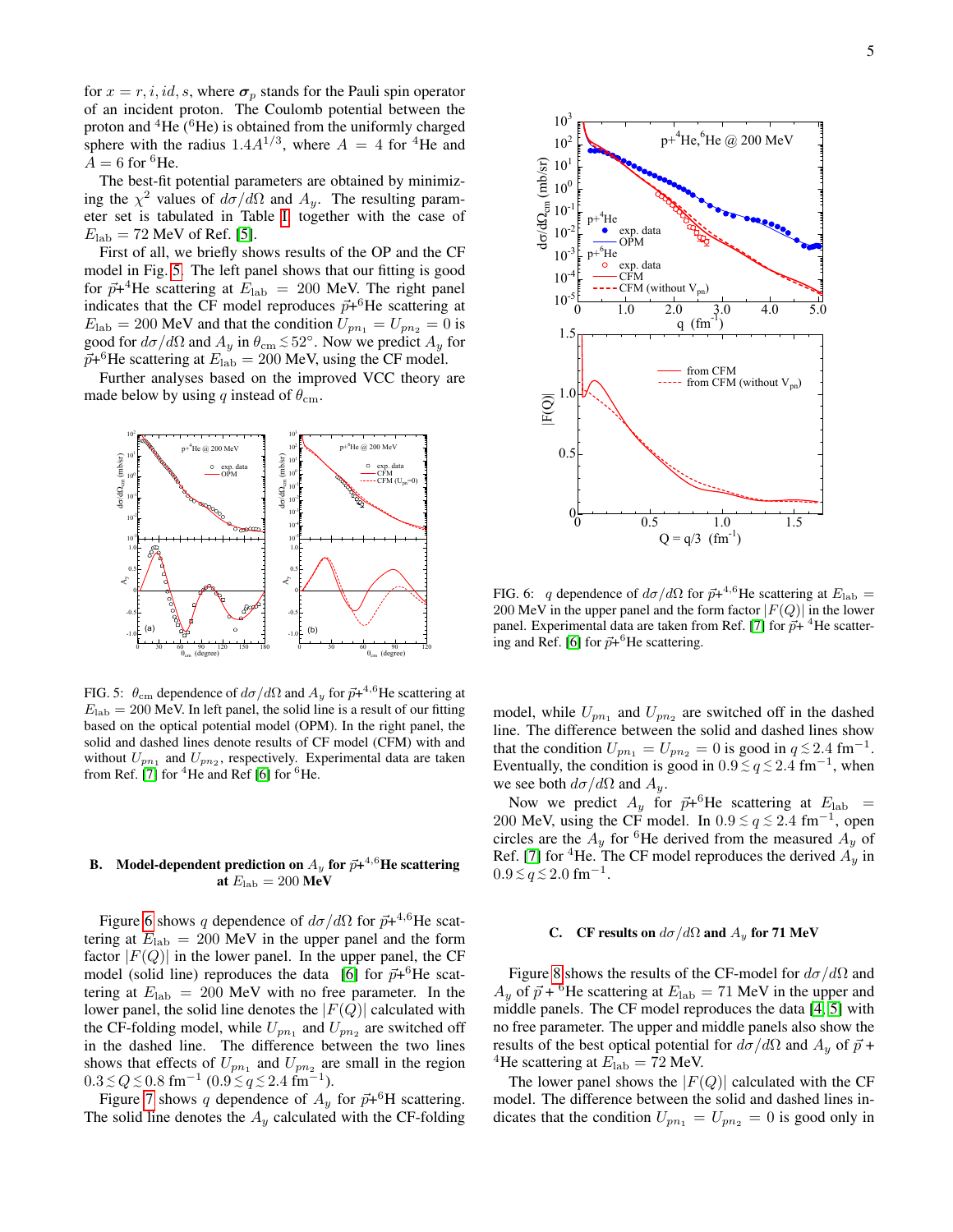<span id="page-5-1"></span>TABLE I: Parameters of the optical potentials for  $\vec{p}+^4$ He scattereing at  $E_{\rm lab} = 200$  MeV. For 72 MeV, the parameter set is taken from Ref. [\[5\]](#page-6-3).

|           |            | $V_0$     | $r_r$  | $a_r$          | $W_0$         | $r_i$ | $a_i$                    | $W_{id}$                                          | $r_{id}$ | $a_{id}$ |       |        | $a_s$  |
|-----------|------------|-----------|--------|----------------|---------------|-------|--------------------------|---------------------------------------------------|----------|----------|-------|--------|--------|
|           | (MeV)      | (MeV)     | (fm)   | (fm)           | (MeV)         | (fm)  | (fm)                     | (MeV)                                             | (fm)     | (fm)     | (MeV) | (fm)   | (fm)   |
| $p+4$ He  | <b>200</b> | $-26.528$ | 0.7839 | 0.1446         | 17.098        | 1.205 | 0.5268                   | $\frac{1}{2}$ and $\frac{1}{2}$ and $\frac{1}{2}$ |          |          | 6.689 | 0.8215 | 0.2641 |
| $p+^4$ He | 72         | 54.87     |        | 0.8566 0.09600 | $\omega =  -$ |       | $\overline{\phantom{m}}$ | 31.97                                             | 1.125    | 0.2811   | 3.925 | 0.8563 | 0.4914 |



<span id="page-5-2"></span>FIG. 7: q dependence of  $A_y$  for  $\vec{p}+^6$ He scattering at  $E_{\text{lab}}$  = 200 MeV. The solid line denotes a result of the CF-folding model, while  $U_{pn_1}$  and  $U_{pn_2}$  are switched off in the dashed line. The thin solid line is a result of the fitting for  $\vec{p}$ +<sup>4</sup>He scattering at  $E_{\text{lab}}$  = 200 MeV. Open circles show the experimental data [\[7\]](#page-6-5) for  $\vec{p}$ + <sup>4</sup>He scattering. In  $0.9 \le q \le 2.4$  fm<sup>-1</sup>, open circles can be regarded as measured  $A_y$  for the  $\vec{p}+^6$ He scattering at  $E_{\rm lab} = 200$  MeV. Experi-mental data are taken from Ref. [\[7\]](#page-6-5) for  ${}^{4}$ He.

the vicinity of  $Q = 0.3$  fm<sup>-1</sup>.

#### <span id="page-5-0"></span>IV. SUMMARY

We have applied the cluster-folding (CF) model for  $\vec{p}+^6\text{He}$ scattering at 200 MeV, where the optical potential between  $\vec{p}$ and <sup>4</sup>He is fitted to data for  $\vec{p}+4$ He scattering at 200 MeV; see Fig. [5.](#page-4-2) The CF model reproduces the differential cross section of  $\vec{p}+^6$ He scattering with no free parameter. We then predict  $A_y$ , as shown in Fig. [7.](#page-5-2) The solid line is our prediction based on the CF model, while the open circles are our modelindependent prediction in  $0.9 \lesssim q \lesssim 2.4 \text{ fm}^{-1}$ .

In order to make the model-independent prediction for  $\vec{p}+^6$ He scattering at 200 MeV, we improve the VCC theory, using the eikonal approximation in addition to the  $U_{pn_1} =$  $U_{p n_2} = 0$  approximation and the adiabatic approximation. In the improved VCC theory, the  $A_y$  for <sup>6</sup>He is the same as that for <sup>4</sup>He. The  $U_{pn_1} = U_{pn_2} = 0$  approximation is most essential among the three approximations. Using the CF model, we have confirmed that the  $U_{pn_1} = U_{pn_2} = 0$  approximation is good in  $0.9 \le q \le 2.4$  fm<sup>-1</sup> for 200 MeV, but good only near



<span id="page-5-3"></span>FIG. 8: q dependence of  $d\sigma/d\Omega$  and  $A_y$  for  $\vec{p}$ +<sup>4,6</sup>He scattering at  $E_{\rm lab} \approx 71$  MeV in the upper and middle panels and the form factor  $|F(Q)|$  in the lower panel. The solid and dashed lines denote results of CF model with and without  $U_{pn_1}$  and  $U_{pn_2}$  for <sup>6</sup>He, respectively. The thin solid line denotes the result of fitting for <sup>4</sup>He. Data are taken from Refs. [\[5,](#page-6-3) [17\]](#page-7-1) for  ${}^{6}$ He and from Ref. [\[18\]](#page-7-2) for  ${}^{4}$ He.

 $q = 0.9$  fm<sup>-1</sup> for 71 MeV. In  $0.9 \le q \le 2.4$  fm<sup>-1</sup>, we predict  $A_y(q)$  for  $\vec{p}+^6$ He scattering at 200 MeV from measured  $A_y(q)$  for  $\vec{p}+4$ He scattering at 200 MeV. This is a modelindependent prediction in  $0.9 \lesssim q \lesssim 2.4~\rm fm^{-1}$  (20°  $\lesssim \theta_{\rm cm} \lesssim 55^{\circ}$ ); see Fig. [3.](#page-3-1)

We thus predict  $A_y(q)$  with the model-dependent and the model-independent prescription. Difference between the two predictions is ambiguity of our prediction in  $0.9 \le q \le 2.4$  fm<sup>-1</sup>.

The ratio  $|F(Q)|$  of differential cross sections measured for  ${}^{6}$ He to that for <sup>4</sup>He is related to the wave function of  ${}^{6}$ He. We have then determined the radius between <sup>4</sup>He and the centerof-mass of valence two neutrons. The radius is 5.77 fm.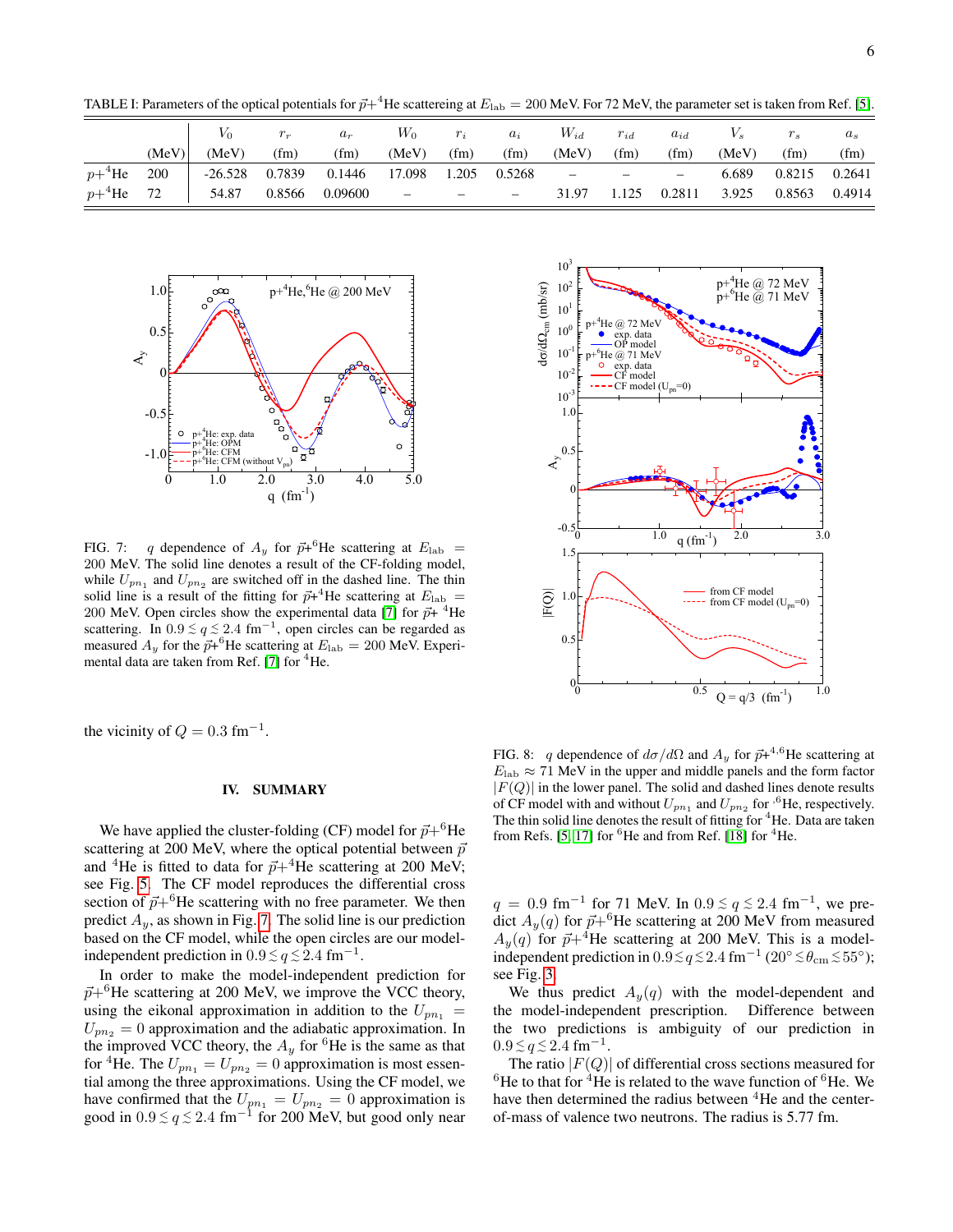The Jensen-Shannon (JS) divergence [\[21\]](#page-7-3) is new data analyses used by LIGO Scientific and Virgo Collaborations [\[22\]](#page-7-4). The present work is a first application of JS divergence in nuclear physics. Since the analysis is two new, we show it in Appendix [A.](#page-6-10)

#### Acknowledgments

We would like to thank Prof. Hiyama for providing the numerical data of the  ${}^{6}$ He density, Dr. Toyokawa for providing his code and Prof. Kouno for making comments.

#### <span id="page-6-10"></span>Appendix A: Jensen-Shannon divergence for  $A_y$  for 71 MeV

The Jensen-Shannon (JS) divergence consider two probabilities and make the comparison between their shapes quantitatively. We apply the JS divergence to  $A_y$  measured for  $\vec{p}$ +<sup>4</sup>He scattering at  $E_{\rm lab} = 72$  MeV and that for  $\vec{p}$ +<sup>6</sup>He scattering at  $E_{\text{lab}} = 71$  MeV. This is a first application in nuclear physics. For this quantification, we start with two probability distributions,  $p(q_i)$  and  $p(q_i)$ , having  $0 \leq p(q_i) \leq 1$  and  $0 \leq q(q_i) \leq 1$ . The JS divergence is defined as [\[21\]](#page-7-3)

$$
D_{\rm JS}(p||q) = \sum_{i=1}^{N} D_{\rm JS}(q_i)
$$
 (A1)

with

$$
D_{\text{JS}}(q_i) = \frac{1}{2} \Big[ p(q_i) \ln \Big( \frac{p(q_i)}{M(q_i)} \Big) + q(q_i) \ln \Big( \frac{q(q_i)}{M(q_i)} \Big) \Big], \text{(A2)}
$$

for  $M(q_i) = (p(q_i) + q(q_i))/2$ . The  $D_{\text{JS}}(p||q)$  satifies

$$
D_{\text{JS}}(p||q) = D_{\text{JS}}(q||p), \quad 0 \le D_{\text{JS}}(p||q) \le \ln 2 = 0.693.
$$
\n(A3)

The  $D_{\text{JS}}$  is finite; note that the word "divergence" maintains for historical reasons. When the probability distributions are perfectly matched with each other, the  $D_{\text{JS}}$  becomes exactly zero. The  $D_{\text{JS}}$  becomes  $\ln 2 = 0.693$ , when there are no overlap between the probability distributions.

In the present data analysis, the number  $N$  of data is 5. The  $\{p_i\}$  are a normalized distribution of measured  $(A_u+1)/2$  for <sup>4</sup>He, while the  $\{q_i\}$  are a normalized distribution of measured  $(A_y + 1)/2$  for <sup>6</sup>He. The reason why we take  $(A_y + 1)/2$  is that  $0 \le (A_y + 1)/2 \le 1$ .

Our result  $D_{\text{JS}} \approx 0.0028$  is much smaller than  $\ln 2 =$ 0.693. This indicates that the shapes of the two probabilities are closed to each other. The average of  $\{p_i\}$  ( $\{q_i\}$ ) describes the magnitude  $M_4$  ( $M_6$ ) for <sup>4</sup>He (<sup>6</sup>He). The results are  $M_4 = 2.434$  and  $M_6 = 2.539$ . The two magnitudes are closed to each other, since the difference  $(M_6 - M_4)/M_6$  is 4 %.

When the two magnitudes are close to each other, we can improve the JS divergence as

> $D_{\text{JS}}(p||q)M_{\text{av}} = \sum^{N}$  $i=1$  $D_{\text{JS}}(q_i)M_{\text{av}}$  (A4)

with

$$
D_{\text{JS}}(q_i) M_{\text{av}}
$$
  
\n
$$
\approx \frac{1}{2} \Big[ A_y^1(q_i) \ln \Big( \frac{2A_y^1(q_i)}{A_y^1(p_i) + A_y^1(q_i)} \Big) + A_y^1(p_i) \ln \Big( \frac{2A_y^1(p_i)}{A_y^1(p_i) + A_y^1(q_i)} \Big) \Big],
$$
 (A5)

for the average  $M_{\text{av}} = (M_4 + M_6)/2$ . and  $A_y^1(q_i) \equiv$  $(A_y(q_i) + 1)/2$ . The  $D_{\text{JS}}(p||q)M_a$  describes the magnitude and the shape fo two curves. Our result is  $D_{\text{JS}}(p||q)M_a =$ 0.007 that is much smaller than the maximum  $\ln 2 * M_a$  = 1.7236. The improved JS divergence thus yields the same conclusion as the original JS divergence. The measured  $A_y$ for  $4.6$  He are thus close to each other, although the condition  $U_{pn_1} = U_{pn_2} = 0$  is not good. There is no theory that explains the similarity.

Now we neglect the data at  $q = 1.71$  fm<sup>-1</sup>. The result is  $D_{\text{JS}}(p||q)M_a = 0.002$ . This value is much smaller than  $D_{\text{JS}}(p||q)M_a = 0.007$ . The value of the  $D_{\text{JS}}(p||q)M_a$  is much changed by the data at  $q = 1.71$  fm<sup>-1</sup>. We hope that new measurements will be made for  $\vec{p}+4,6$ He scattering at 71 MeV

- <span id="page-6-0"></span>[1] M. Toyokawa, K. Minomo and M. Yahiro, Phys. Rev. C 88, no. 5, 054602 (2013).
- <span id="page-6-1"></span>[2] S. Watanabe *et al.*, Phys. Rev. C 89, no. 4, 044610 (2014).
- <span id="page-6-2"></span>[3] M. Hatano *et al.*, Eur. Phys. J. A 25, 255 (2005).
- <span id="page-6-13"></span>[4] T. Uesaka *et al.*, Phys. Rev. C 82, 021602 (2010), [\[arXiv:1007.3775](http://arxiv.org/abs/1007.3775) [nucl-ex]].
- <span id="page-6-3"></span>[5] S. Sakaguchi *et al.*, Phys. Rev. C 84, 024604 (2011), [\[arXiv:1106.3903](http://arxiv.org/abs/1106.3903) [nucl-ex]].
- <span id="page-6-4"></span>[6] S. Chebotaryov *et al.*, PTEP 2018, no. 5, 053D01 (2018).
- <span id="page-6-5"></span>[7] G. A. Moss, *et al.*, Phys. Rev. C21, 1932 (1980).
- <span id="page-6-6"></span>[8] M. Burrows, C. Elster, S. P. Weppner, K. D. Launey, P. Maris, A. Nogga and G. Popa, Phys. Rev. C 99, no. 4, 044603 (2019),

[\[arXiv:1810.06442](http://arxiv.org/abs/1810.06442) [nucl-th]].

- <span id="page-6-7"></span>[9] R. Crespo and A. M. Moro, Phys. Rev. C **76**, 054607 (2007).
- <span id="page-6-8"></span>[10] M. Gennari, M. Vorabbi, A. Calci and P. Navratil, Phys. Rev. C 97, no. 3, 034619 (2018).
- <span id="page-6-9"></span>[11] R. C. Johnson, J. S. Al-Khalili and J. A. Tostevin, Phys. Rev. Lett. 79, 2771 (1997).
- <span id="page-6-11"></span>[12] N. Yamaguchi, S. Nagata, and T. Matsuda, Progress of Theoretical Physics 70, 459 (1983).
- [13] S. Nagata, M. Kamimura, and N. Yamaguchi, Progress of Theoretical Physics 73, 512 (1985).
- <span id="page-6-12"></span>[14] N. Yamaguchi, S. Nagata, and J. Michiyama, Progress of Theoretical Physics 76, 1289 (1986).